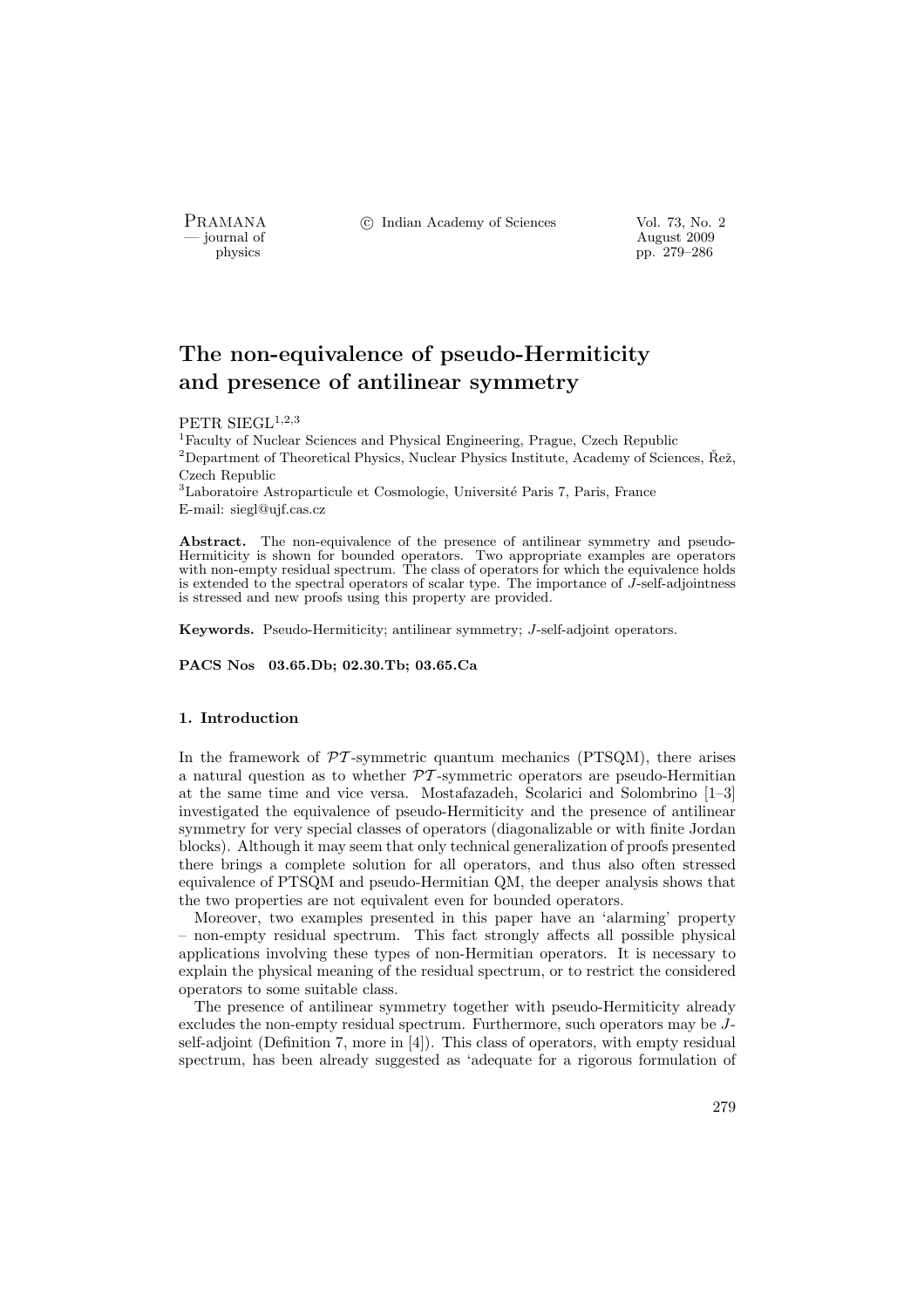$PT$ -symmetric problems' by Borisov and Krejčiřík [5]. J-self-adjoint operators are intensively studied in the mathematical literature [6–9] as well. Typical examples considered in PTSQM are both  $\mathcal{PT}$ -symmetric and  $\mathcal{P}$ -pseudo-Hermitian operators which are then also T-self-adjoint. The parity  $P$  and the time reversal operators  $T$ are defined on  $L_2(\mathbb{R})$  by  $(\mathcal{P}\psi)(x) = \psi(-x)$  and  $(\mathcal{T}\psi)(x) = \bar{\psi}(x)$ , respectively.

At first, we briefly, but precisely, formulate basic definitions and propositions. Then we show a new proof of the equivalence for finite-dimensional spaces using J-self-adjoint operators. In fact, this approach can be generalized to spectral operators of scalar types as we show later. The main result is the proof of non-equivalence of antilinear symmetry and pseudo-Hermiticity for bounded operators on Hilbert spaces of infinite dimension. To this end, we present two examples of operators contradicting the equivalence. We try to explain why this situation may occur – operators are not spectral. We conclude with possible application of the equivalence on the construction of the metric for quasi-Hermitian operators.

We give the proofs of the main statements only. Nonetheless, the rest of the proofs, particularly for the following section, can be found in [10].

# 2. Basic definitions and properties

To be able to work with ' $\mathcal{PT}$  symmetry-like models' in a general Hilbert space, the  $\mathcal{PT}$  symmetry is generalized to the presence of antilinear symmetry.  $\mathcal{B}(\mathcal{H})$  denotes the set of bounded operators on a Hilbert space H.

#### DEFINITION 1

Let A be a densely defined closed operator in  $H$ . We say that A has an antilinear symmetry if there exists an antilinear bijective operator  $C$  and the relation

$$
AC\psi = CA\psi
$$
 (1)

holds for all  $\psi \in \text{Dom}(A)$ .

We may easily show the consequence of antilinear symmetry.

#### PROPOSITION 2

Let A be an operator having an antilinear symmetry C. Then  $\lambda \in \mathbb{C}$  is in the spectrum of A if and only if  $\bar{\lambda}$  is in the spectrum of A. Moreover, this equivalence is also valid for the disjoint parts of spectrum, i.e.  $\lambda \in \sigma_{p,c,r}(A) \Longleftrightarrow \overline{\lambda} \in \sigma_{p,c,r}(A)$ .

Remark 3. We use the definition of spectrum and its point, continuous, and residual part presented e.g. in [11].

### DEFINITION 4

Let  $A$  be a densely defined operator.  $A$  is called weakly pseudo-Hermitian if there exists an operator  $\eta$  with properties

(i)  $\eta, \eta^{-1} \in \mathcal{B}(\mathcal{H}),$ (ii)  $A = \eta^{-1} A^* \eta$ .

280 Pramana – J. Phys., Vol. 73, No. 2, August 2009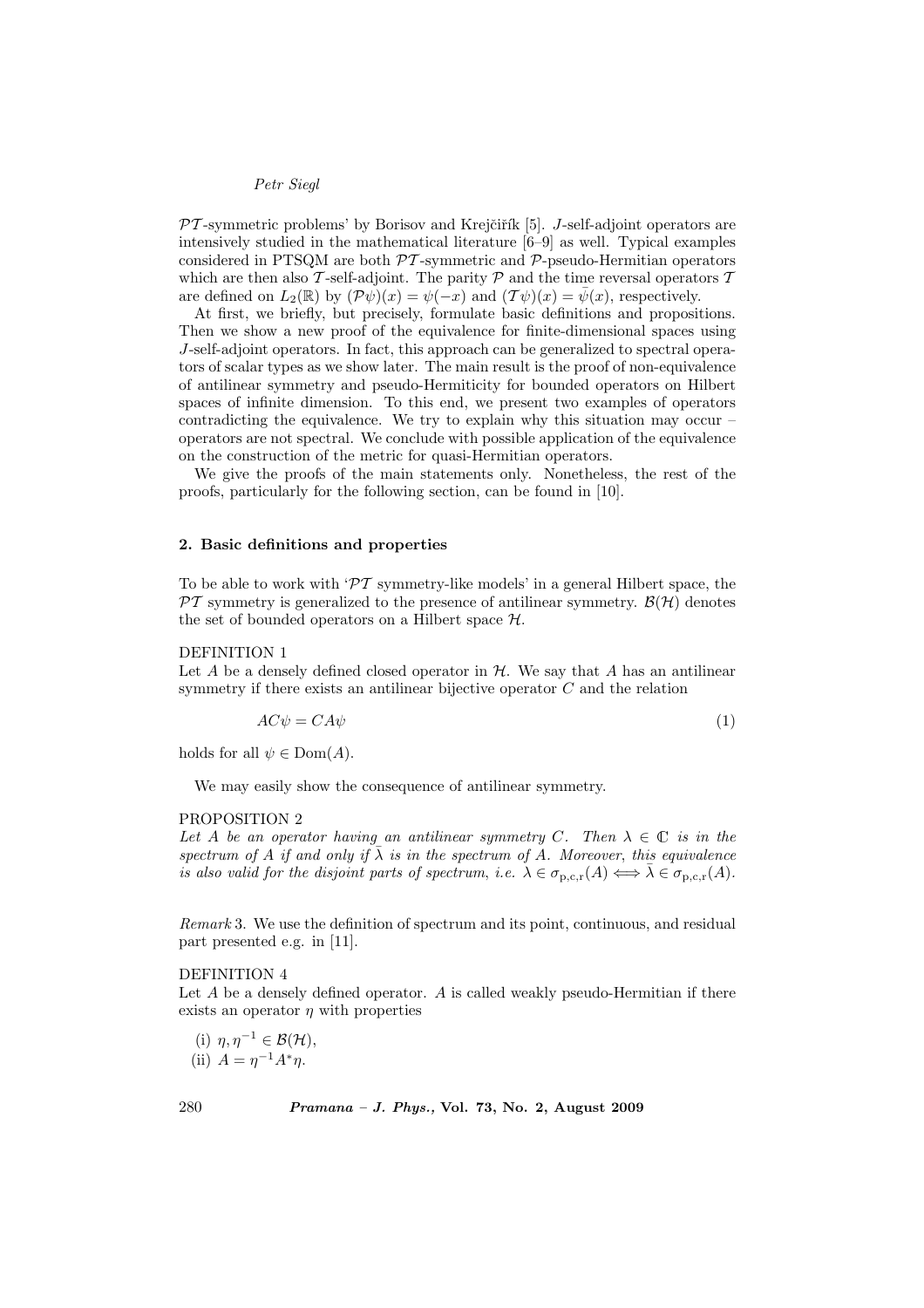### Pseudo-Hermiticity and antilinear symmetry

If  $\eta$  is self-adjoint, then A is called pseudo-Hermitian. If we want to specify particular  $\eta$ , we say that A is  $\eta$ -(weakly)-pseudo-Hermitian. If  $\eta$  is positive, then A is called quasi-Hermitian.

### PROPOSITION 5

Let A be a weakly pseudo-Hermitian operator. Then A is closed.

Weak pseudo-Hermiticity implies spectral properties which are in general not the same as in the case of the presence of an antilinear symmetry.

#### PROPOSITION 6

Let A be a weakly pseudo-Hermitian operator. Then point, continuous, and residual spectrum  $\sigma_{p,c,r}(A)$  of A and  $\sigma_{p,c,r}(A^*)$  of  $A^*$  are equal.

We recall also a notion of J-self-adjoint operators used in next sections.

### DEFINITION 7 [4]

Let  $A$  be densely defined operator. Let  $J$  be an antilinear isometric involution, i.e.  $J^2 = I$  and  $\langle Jx, Jy \rangle = \langle y, x \rangle$  for all  $x, y \in \mathcal{H}$ . A is called J-symmetric if  $A \subset JA^*J$ . A is called J-self-adjoint if  $A = JA^*J$ .

# 3. Equivalence relations

### 3.1 Finite dimension

 $\mathscr{L}(V_n)$  denotes the space of linear operators acting in a Hilbert space  $V_n$  of finite dimension  $n$ ,  $A_J$  is a Jordan form of the matrix  $A$  and  $X$  is the similarity transformation.

### PROPOSITION 8

Let  $A \in \mathscr{L}(V_n)$ . Then A is pseudo-Hermitian if and only if it possesses an antilinear symmetry.

Proof. Every matrix is similar to a J-self-adjoint operator, i.e. there exists invertible  $X \in \mathscr{L}(V_n)$ , such that  $A_J = XAX^{-1}$  is J-self-adjoint. Proof of this fact is elementary and can be found in [7].

Let A be pseudo-Hermitian, i.e.  $A = \eta^{-1} A^* \eta$ . Using the similarity to the J-selfadjoint operator, we obtain

$$
XAX^{-1} = A_J = JA_J^*J = J(X^{-1})^*A^*X^*J = J(X^{-1})^*\eta A\eta^{-1}X^*J.
$$
 (2)

We denote  $C = \eta^{-1} X^* J X$  and it follows from (2) that  $CA = AC$  and C is antilinear due to the antilinearity of J.

Let  $C$  be the antilinear symmetry of  $A$ . We find easily, using again the Jordan form  $A_J$  and its J-self-adjointness, that

$$
A = C^{-1}X^{-1}J(X^{-1})^*A^*X^*JXC.
$$
\n(3)

Pramana – J. Phys., Vol. 73, No. 2, August 2009 281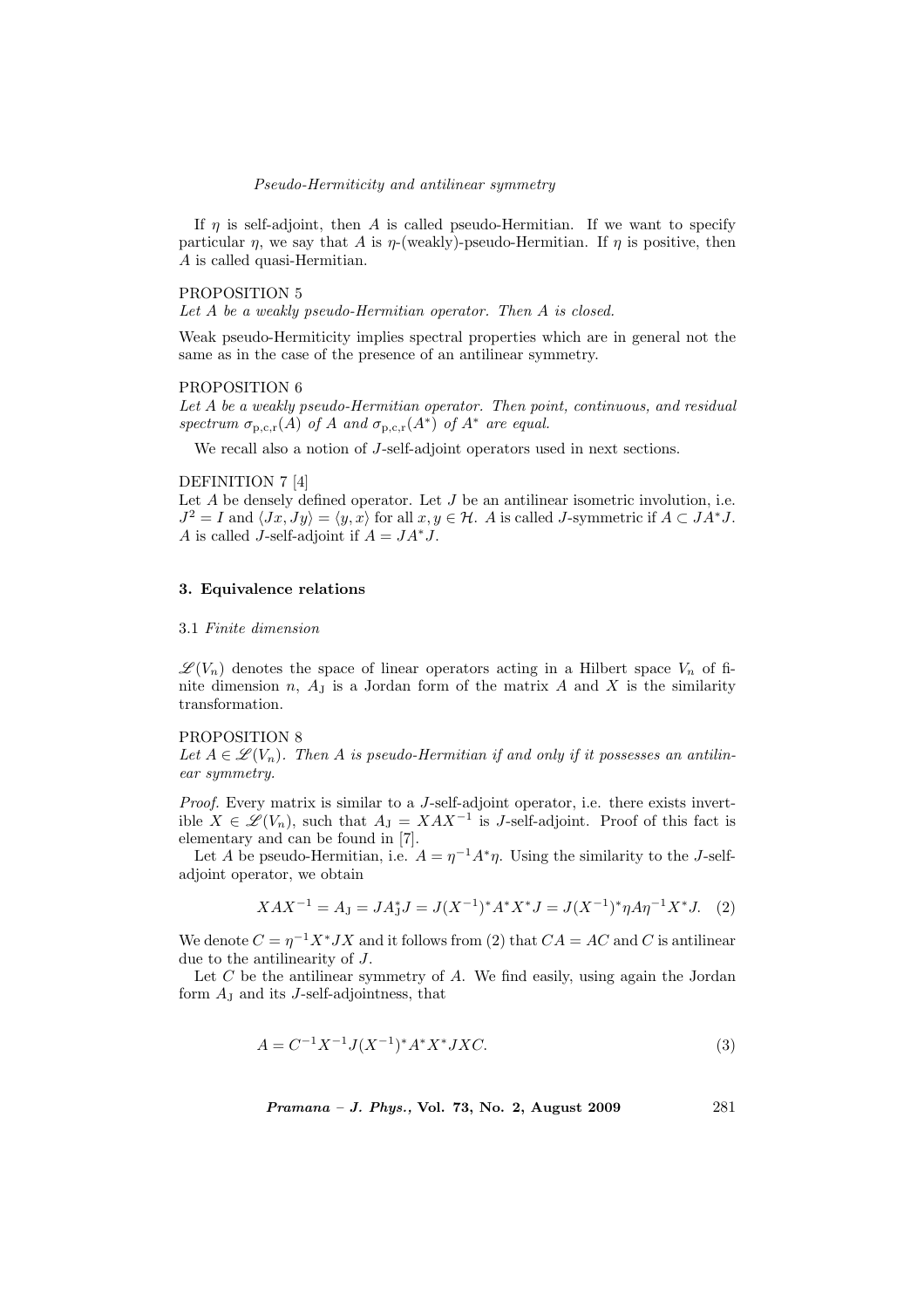Hence A is  $\eta$ -weakly-pseudo-Hermitian with  $\eta = X^*JXC$ . Weak pseudo-Hermiticity and pseudo-Hermiticity are equivalent properties on  $V_n$  [12].  $\Box$ 

### 3.2 Two counterexamples

The first operator is the standard example of operator with non-empty residual spectrum [13] and in our framework it represents an operator with antilinear symmetry, however, without pseudo-Hermiticity. We constructed the second example for showing pseudo-Hermitian operator without antilinear symmetry.

Example 9. Let  $\{e_n\}_{n=1}^{\infty}$  be the standard orthonormal basis of  $\mathcal{H} = l_2(\mathbb{N})$ , i.e.  $e_n(m) = \delta_{nm}$ . Let T be an operator on H acting as

$$
Te_n := e_{n-1}, \quad n \in \mathbb{N}, \quad e_0 := 0.
$$
 (4)

 $T$  is bounded and it possesses the antilinear symmetry  $T$ -complex conjugation. Adjoint operator  $T^*$  acts as

$$
T^*e_n := e_{n+1}, \quad n \in \mathbb{N}.\tag{5}
$$

Every complex number  $\lambda$  with absolute value  $|\lambda| < 1$  is in the point spectrum  $\sigma_{\text{p}}(T)$ Every complex number  $\lambda$  with absolute value  $|\lambda| < 1$  is in the point spectrum  $\sigma_p(1)$  of T, corresponding eigenvector  $x_\lambda$  reads  $x_\lambda = \sum_{n=1}^{\infty} \lambda^{n-1} e_n$ . Spectrum  $\sigma_p(T^*)$  of  $T^*$  is different. The point spectrum of  $T^*$  is empty and the set  $\{\lambda \in \mathbb{C} : |\lambda| < 1\}$ belongs to the residual spectrum  $\sigma_r(T^*)$ .

Hence operator  $T$  is not weakly pseudo-Hermitian because the necessary condition for the weak pseudo-Hermiticity is the equality of the spectra of  $T$  and  $T^*$ (Proposition 6).

*Example* 10. Let  $\mathcal{H} = l^2(\mathbb{Z})$  and let  $\{e_i\}_{-\infty}^{\infty}$  be the orthonormal basis,  $e_n(m) = \delta_{nm}$ . Operator T acts as  $\overline{a}$ 

$$
Te_i := \begin{cases} \lambda_0 e_i + e_{i+1}, & i \ge 1, \\ 0, & i = 0, \\ \bar{\lambda}_0 e_{-1}, & i = -1, \\ \bar{\lambda}_0 e_i + e_{i+1}, & i < -1, \end{cases} \tag{6}
$$

where  $\lambda_0 \in \mathbb{C}$ , Im  $\lambda_0 > \frac{1}{2}$ . We find  $T^*$  easily from the definition of the adjoint operator,

$$
\langle e_i, Te_j \rangle = \begin{cases} \lambda_0 \delta_{i,j} + \delta_{i,j+1}, & i, j \ge 1, \\ \bar{\lambda}_0 \delta_{i,j} + \delta_{i,j+1}, & i, j \le -1, \\ 0, & \text{otherwise.} \end{cases}
$$
(7)

Hence

$$
T^*e_i = \begin{cases} \bar{\lambda}_0 e_i + e_{i-1} & i > 1, \\ \bar{\lambda}_0 e_1, & i = 1, \\ 0, & i = 0, \\ \lambda_0 e_i + e_{i-1}, & i \leq -1. \end{cases} \tag{8}
$$

282 Pramana – J. Phys., Vol. 73, No. 2, August 2009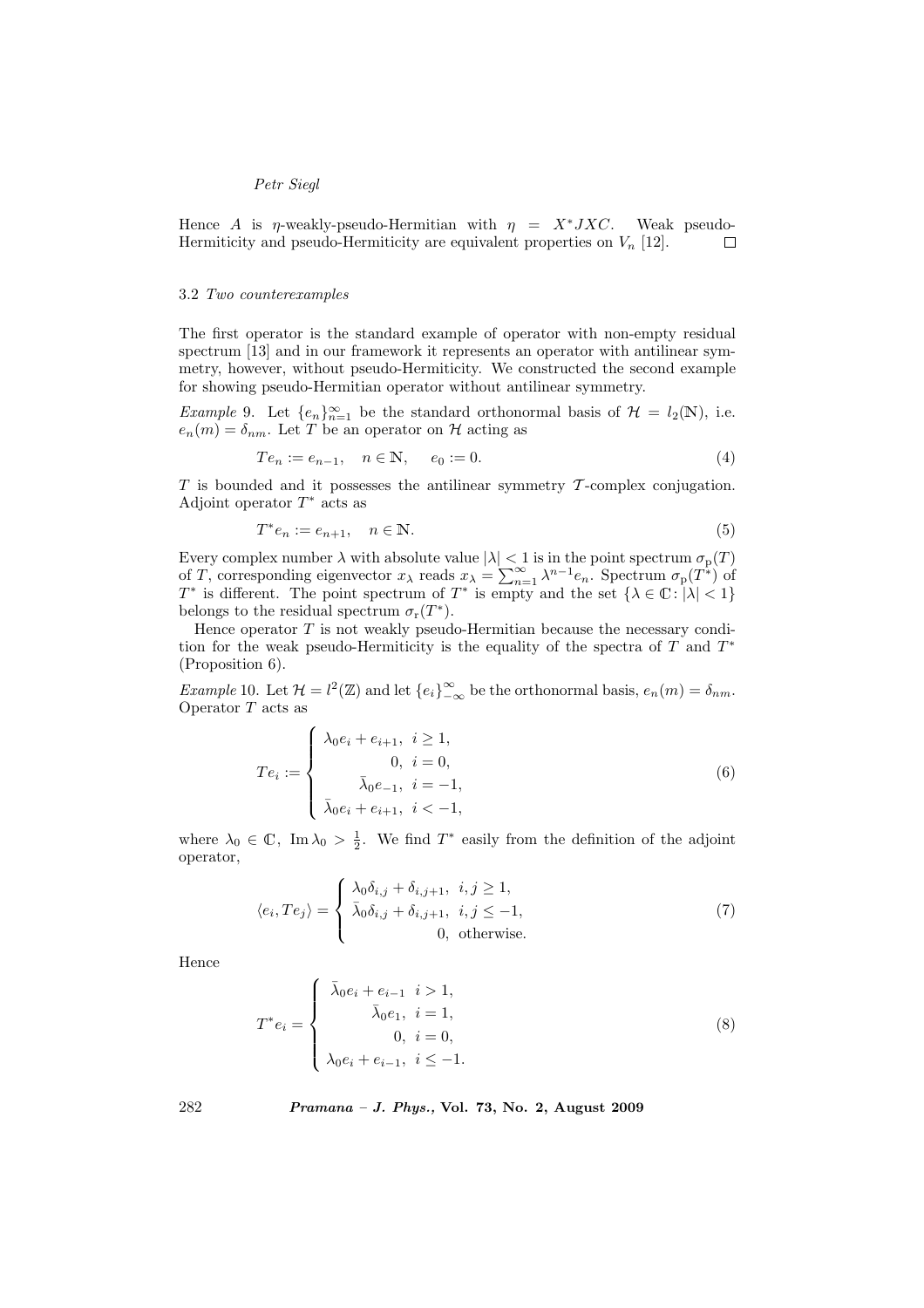### Pseudo-Hermiticity and antilinear symmetry

Let  $P$  be a parity, i.e.

$$
\mathcal{P}e_i := e_{-i}.\tag{9}
$$

We may show immediately from the definitions that  $T$  is  $P$ -pseudo-Hermitian,

$$
T = \mathcal{P}T^*\mathcal{P}.\tag{10}
$$

It is obvious that  $\bar{\lambda}_0 \in \sigma_{\rm p}(T) = \sigma_{\rm p}(T^*)$ . We show that  $\lambda_0 \in \sigma_{\rm r}(T) = \sigma_{\rm r}(T^*)$ . We express the equation

$$
(T - \lambda_0) \sum_{i = -\infty}^{\infty} \alpha_i e_i = 0,
$$
\n(11)

and determine coefficients  $\alpha_i$ .

$$
(T - \lambda_0) \sum_{i = -\infty}^{\infty} \alpha_i e_i = \sum_{i = -\infty}^{-2} \alpha_i \left[ (\bar{\lambda}_0 - \lambda_0) e_i + e_{i+1} \right] + \alpha_{-1} (\bar{\lambda}_0 - \lambda_0) e_{-1} - \alpha_0 \lambda_0 e_0 + \sum_{i = 1}^{\infty} \alpha_i e_{i+1}.
$$
 (12)

Hence

$$
\begin{aligned}\n\alpha_i &= 0 \quad \text{for } i \ge 0, \\
\alpha_i(\bar{\lambda}_0 - \lambda_0) + \alpha_{i-1} &= 0 \quad \text{for } i < 0.\n\end{aligned}\n\tag{13}
$$

 $\alpha_{-1}$ , and hence all  $\alpha_i$ , must be 0. If  $\alpha_{-1} \neq 0$  then for  $i < -1$ ,  $\alpha_i =$  $\alpha_{-1}$  (2*i* Im  $\lambda_0$ )<sup>-*i*-1</sup>. Since Im  $\lambda_0 > \frac{1}{2}$  by the definition of T,

$$
\sum_{i=-\infty}^{\infty} |\alpha_i|^2 = +\infty.
$$
 (14)

Hence  $\lambda_0$  is not an eigenvalue and  $\overline{\text{Ran}(T - \lambda_0)} \neq \mathcal{H}$  for

$$
e_1 \notin \overline{\text{span}(e_i)_{i \neq 1}} = \overline{\text{Ran}(T - \lambda_0)}.
$$
\n(15)

This proves that  $\lambda_0 \in \sigma_r(T)$  and there holds also  $\lambda_0 \in \sigma_r(T^*)$  by Proposition 6. The operator  $T$  cannot have any antilinear symmetry because the necessary condition is that  $\lambda_0 \in \sigma_{p,c,r}(T) \Leftrightarrow \bar{\lambda}_0 \in \sigma_{p,c,r}(T)$ , by Proposition 2.

## COROLLARY 11

Weak pseudo-Hermiticity and antilinear symmetry are non-equivalent properties even for bounded operators on H.

Nonetheless, it is necessary to remark that operators from previous examples are not spectral (the definition of spectral operators can be found in [14]). To justify this, consider that in a separable Hilbert space the point and residual spectra of a spectral operator are countable [14]. Spaces  $l^2(\mathbb{N})$  and  $l^2(\mathbb{Z})$  are separable and we have already shown that the set  $\{\lambda \in \mathbb{C} : |\lambda| < 1\}$  is included in the point spectrum of the operator from Example 9. Similarly, the set  $\omega =$ in the point spectrum<br>  $\left\{\lambda \in \mathbb{C} : |\lambda - \overline{\lambda}_0| < 1 \right\}$ n<br>` is included in the point spectrum of the adjoint operator  $\hat{T}^*$  from Example 10. Therefore,  $\omega$  is included in the union of the point and residual spectrum of T.

Pramana – J. Phys., Vol. 73, No. 2, August 2009 283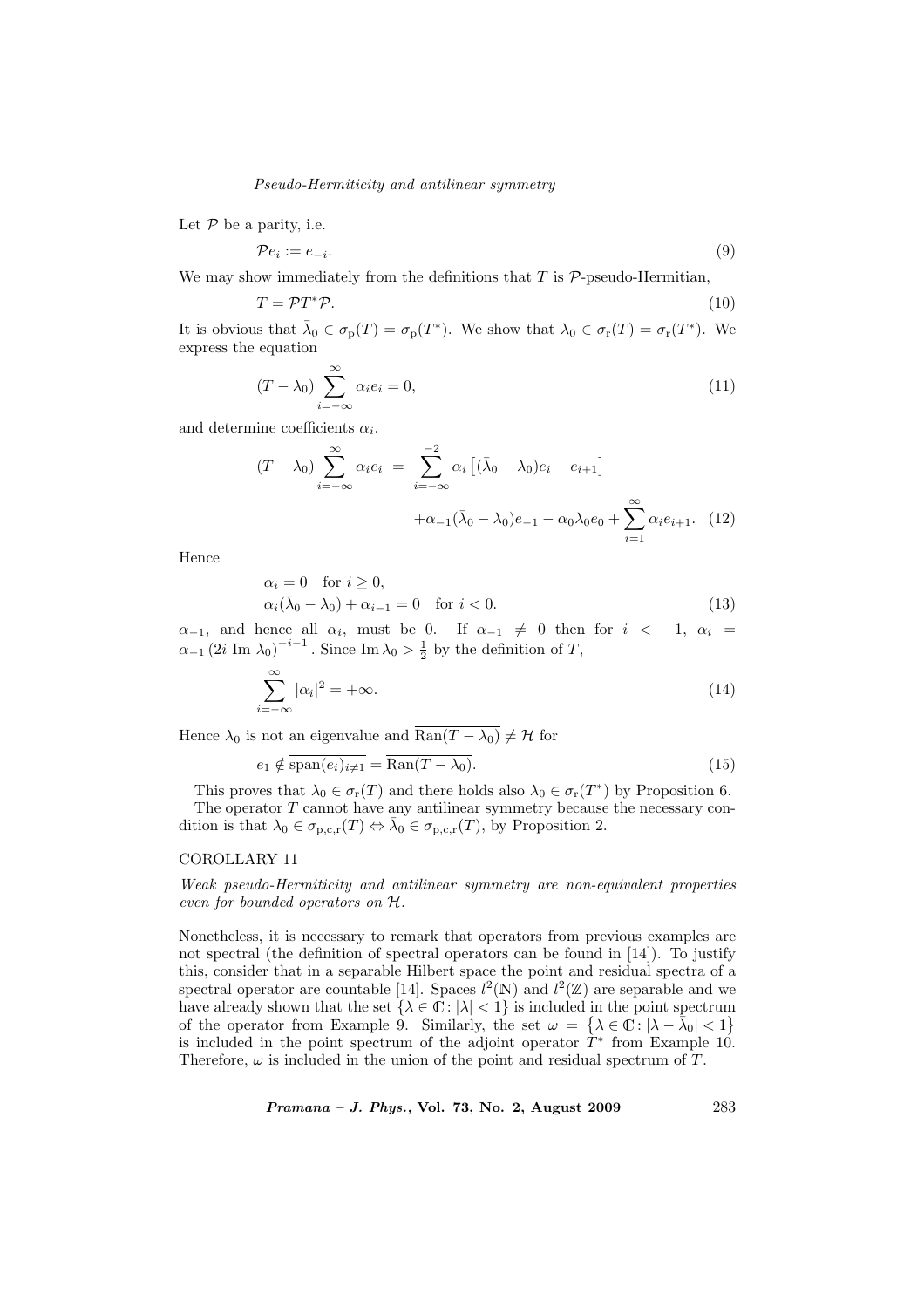## 3.3 The equivalence for spectral operators of scalar type

Despite the presented counterexamples, the equivalence holds at least for the class of spectral operators of scalar type – Definition in [14]. The proof of the following proposition is a direct generalization of the proof for finite dimensional spaces.

# PROPOSITION 12

Let  $S \in \mathcal{B}(\mathcal{H})$  be a spectral operator of scalar type. S is weakly pseudo-Hermitian if and only if it possesses an antilinear symmetry.

*Proof.* Every spectral operator of scalar type is similar to a normal operator  $N$ [14],  $S = X^{-1}NX$ . Every normal operator is J-self-adjoint [7] (proof is based on the spectral theorem for normal operators). The resting part is exactly the same procedure as for matrices.

Remark 13. We say that  $A \in \mathcal{L}(\mathcal{H})$  is similar to  $B \in \mathcal{L}(\mathcal{H})$  if there exists  $X \in \mathcal{B}(\mathcal{H})$ with a bounded everywhere defined inverse such that  $A = X^{-1}BX$ .

It is obvious that the presented statement is not limited to operators with discrete spectrum, usually considered in the previous works, and hence it is the generalization for the operators with continuous spectra. The case of operators with finite Jordan blocks [2] corresponds to the spectral operator of finite type [14] (the quasinilpotent part is nilpotent).

### 4. Applications

The equivalence of the presence of antilinear symmetry and pseudo-Hermiticity could be very helpful in the construction of the metric  $\Theta$ . Actually, the presence of both the properties is only the first step. We need also other suitable properties of  $C$  and  $n$  as it can be seen in the following proposition.

It is well-known [15] that the metric  $\Theta$  for the quasi-Hermitian operator A with purely discrete spectrum can be calculated as

$$
\Theta = \lim_{N \to \infty} \sum_{j=1}^{N} \langle \phi_j, \cdot \rangle \phi_j,
$$
\n(16)

where  $\{\phi_n\}_{n=1}^{\infty}$  are eigenvectors of  $A^*$ .

A converse question, whether an operator A with a purely discrete real spectrum is quasi-Hermitian and also the related problem of the construction of metric with appropriate properties (Definition 4), is much more delicate. First of all, neither antilinear  $(\mathcal{PT})$  symmetry nor pseudo-Hermiticity alone, or even together, do not guarantee the completeness of eigenvectors (see special cases in the model [16]). Then, although the metric  $\Theta$  exists, i.e. the strong limit (16) is a bounded operator, and it is invertible, the boundedness of  $\Theta^{-1}$  is not obvious and it is usually difficult to prove. The much earlier paper on quasi-Hermitian operators [17] (in broader sense,  $\Theta^{-1} \in \mathcal{B}(\mathcal{H})$  is not required in the definition of quasi-Hermitian operator)

284 Pramana – J. Phys., Vol. 73, No. 2, August 2009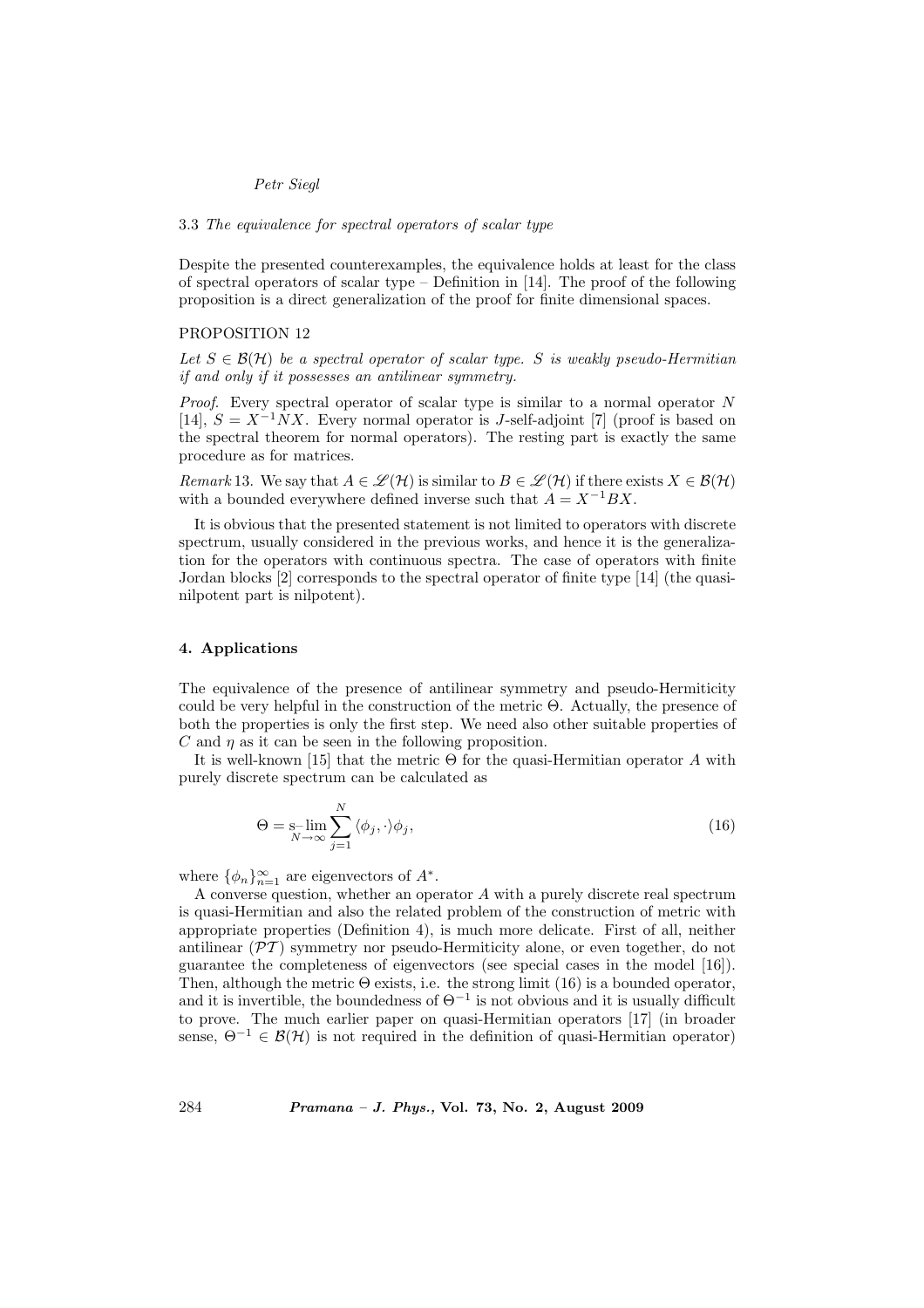### Pseudo-Hermiticity and antilinear symmetry

illustrates how essential the boundedness of  $\Theta^{-1}$  for the reality of the spectrum is – an example with complex spectrum is constructed there.

Nevertheless, we can show that the problem for at least J-self-adjoint operators, which is a case of  $\mathcal{PT}$ -symmetric and  $\mathcal{P}$ -pseudo-Hermitian operators at the same time, becomes easier because complete J-orthonormal systems are Riezs bases if they satisfy certain technical properties [6]. These conditions are guaranteed by the assumptions in the following statement. The detailed proofs and discussion can be found in [10].

## PROPOSITION 14

Let A be an  $\eta$ -pseudo-Hermitian operator with antilinear symmetry C, where  $\eta$  and C are both involutive, commuting, and  $nC$  is isometric. Let the resolvent of A be compact for some  $\mu \in \mathbb{C}$  and the spectrum of A be real. If

$$
\Theta = \sum_{N \to \infty}^{N} c_j \langle \phi_j, \cdot \rangle \phi_j, \tag{17}
$$

where  $\|\phi_j\| = 1$  are eigenvectors of  $A^*$  and  $c_j$  are positive constants satisfying

$$
\exists m, M > 0, \quad m \le c_j \le M \quad \text{for all} \quad j \in \mathbb{N}, \tag{18}
$$

exists and it is an invertible bounded operator, i.e.  $0 \notin \sigma_p(\Theta)$ , then A is quasi-Hermitian with the metric  $\Theta$ , i.e.  $0 \notin \sigma_c(\Theta)$  (or  $\Theta^{-1} \in \mathcal{B}(\mathcal{H})$ ).

### 5. Concluding remarks

Spectral operators seem to be suitable for considering the equivalence of antilinear symmetry and pseudo-Hermiticity. However, the proof of the equivalence for general bounded spectral operator is not known.

### Acknowledgement

The author is thankful to M Znojil and D Krejčiřík for valuable discussions. This work is supported by MSMT 'Doppler Institute' Project No. LC06002 and by the GACR Grant No.  $202/07/1307$ .

# References

- [1] Ali Mostafazadeh, J. Math. Phys. 43, 3944 (2002)
- [2] G Scolarici and L Solombrino, On the pseudo-Hermitian nondiagonalizable Hamiltonians, quant-ph/0211161 (2002)
- [3] L Solombrino, Weak pseudo-Hermiticity and antilinear commutant, quantph/0203101 (2002)
- [4] D E Edmunds and W D Evans, Spectral theory and differential operators, Oxford Mathematical Monographs (Oxford University Press, USA, 1987)

*Pramana – J. Phys.*, Vol. 73, No. 2, August 2009  $285$